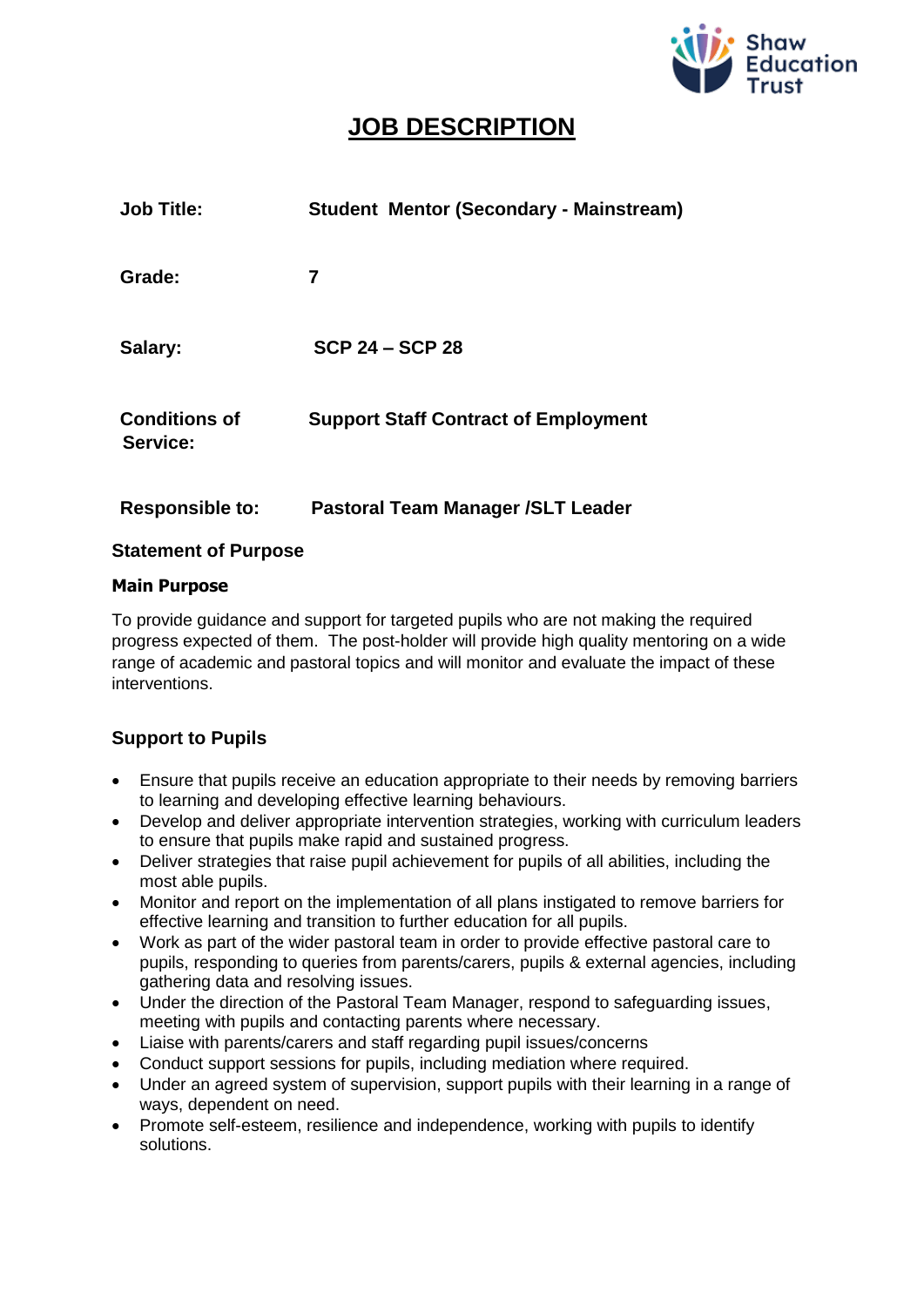

- Promote positive values attitudes and good pupil behaviour, encouraging pupils to take responsibility for their own behaviour in line with school policy. Providing personalised guidance and strategies for pupils and staff to secure improved outcomes for pupils.
- Manage disclosures and safeguarding issues ethically to ensure students' well-being and safety, sharing all Child Protection concerns with the designated Child Protection Officer.
- As required (on a rota) share pastoral supervision of pupils e.g. non-SEN lunch/break time supervision, pupils on alternative curriculum.
- Respond to lesson truancy in response to 'On-Call' systems within school.
- Plan, and lead, individual (and group) mentoring programmes which provide a range of approaches.
- Develop, agree and implement Pastoral Support Plans with individual pupils and those involved with them which would include;
	- o gathering relevant information from pupils, parents and staff
	- o attending pupil reviews
	- o setting and reviewing targets
- Operate proactively to prevent bullying, in line with the school's anti-bullying policy.
- Identify appropriate action to address incidents of bullying, in line with the school's policies.

# **Support to the Team**

- Provide advice and guidance to staff, pupils and others on pastoral matters, in accordance with school procedures.
- Record individual information about any pupils, following personal intervention, using the school's management information system & other record keeping systems. Where appropriate, set up and complete APDR paperwork.
- Complete and maintain appropriate confidential records and ensure confidentiality is maintained in all aspects of work.
- Where appropriate, use CCTV as a reactive tool to inform actions.
- Attend where required at parents' evenings, open evening, parents in partnership and new in-take evening.

### **Support to School** (this list is not exhaustive)

- Promote and safeguard the welfare of children and young persons you are responsible for or come into contact with.
- Be aware of and comply with policies and procedures relating to child protection, health, safety and security, confidentiality and data protection, reporting all concerns to an appropriate person.
- Be aware of, support and ensure equal opportunities for all.
- Contribute to the overall ethos/work/aims of the school and the Trust.
- Appreciate and support the role of other professionals.
- Attend and participate in relevant meetings as required.
- Participate in training and other learning activities and performance development as required.
- Assist with pupil needs as appropriate during the school day.

#### *Note*

*The job holder will be expected to undertake any other duties which are not specifically listed but are within the remit, responsibility and accountability of the job.*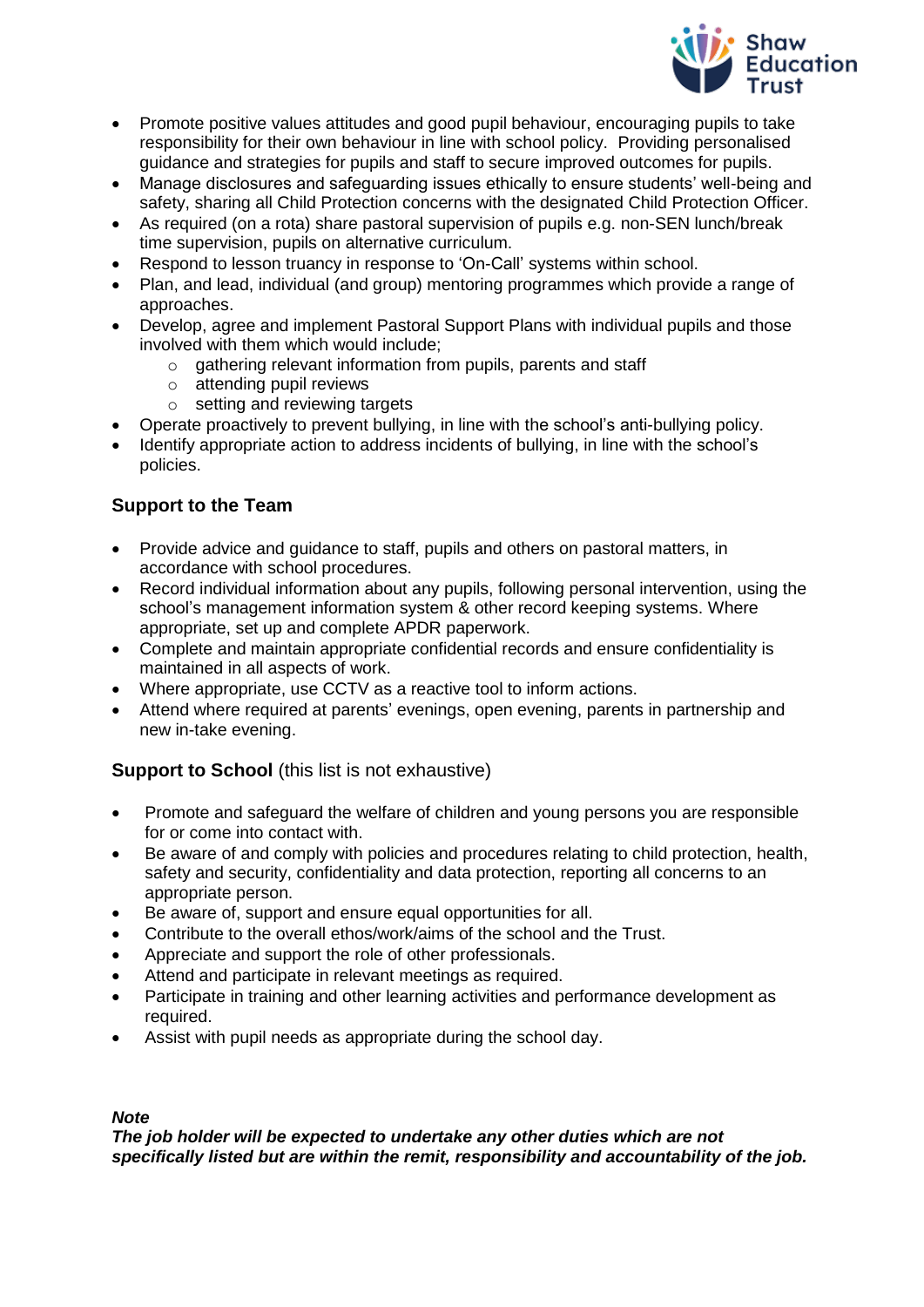

# **Person Specification**

| <b>Minimum</b><br><b>Criteria</b><br>for Two<br>Ticks * | <b>Criteria</b>                                                                                                                                                                                                                                                                                                                                                                                                                                                                                                                                                                                                                                                                                                                                                                                                                                                                                                                                                                                                                                                                                                                                                                                                                                                                                              | <b>Measured</b><br>by<br>APP/I/ASS |
|---------------------------------------------------------|--------------------------------------------------------------------------------------------------------------------------------------------------------------------------------------------------------------------------------------------------------------------------------------------------------------------------------------------------------------------------------------------------------------------------------------------------------------------------------------------------------------------------------------------------------------------------------------------------------------------------------------------------------------------------------------------------------------------------------------------------------------------------------------------------------------------------------------------------------------------------------------------------------------------------------------------------------------------------------------------------------------------------------------------------------------------------------------------------------------------------------------------------------------------------------------------------------------------------------------------------------------------------------------------------------------|------------------------------------|
|                                                         | <b>Experience</b><br>Significant (1-3 years') experience of working to support<br>children's learning, gained in a relevant environment.<br>Significant(1-3 years') experience of supporting young<br>$\bullet$<br>people in education (aged 11-160 with a wide range of<br>social, emotional and behavioural challenges.                                                                                                                                                                                                                                                                                                                                                                                                                                                                                                                                                                                                                                                                                                                                                                                                                                                                                                                                                                                    | APP/I                              |
|                                                         | <b>Qualifications/Training</b><br>Level 4 Certificate for Advanced Practitioner in Schools or<br>equivalent qualification and experience.<br>Excellent numeracy/literacy skills equivalent to NVQ Level<br>$\bullet$<br>2 in English and Maths or recognised equivalent.                                                                                                                                                                                                                                                                                                                                                                                                                                                                                                                                                                                                                                                                                                                                                                                                                                                                                                                                                                                                                                     | APP/I                              |
|                                                         | Knowledge/Skills<br>Able to demonstrate skills and experience of working to<br>policies/codes of practice including school performance<br>management policies.<br>A good understanding of curriculum matters<br>٠<br>Able to contribute effectively to curriculum development<br>$\bullet$<br>and strategies for learning and delivery.<br>Able to analyse pupil data and have experience of<br>$\bullet$<br>observing and monitoring progress.<br>Experience in developing learning strategies in order to<br>provide mentoring and support.<br>Understanding of principles of child development and<br>learning processes.<br>Ability to plan effective actions for pupils at risk of<br>٠<br>underachieving.<br>Have experience of, or demonstrate the ability to lead and<br>support, including the monitoring, evaluation and<br>prioritisation of work.<br>Ability to present to large groups of adults or children.<br>٠<br>Effective use of ICT to support learning and role.<br>٠<br>Use of other equipment technology - video, photocopier.<br>$\bullet$<br>Well-developed interpersonal skills to be able to relate well<br>to a wide range of people.<br>Excellent written and oral communication skills<br>$\bullet$<br>Experience of working within a team and also on own<br>٠<br>initiative. | APP/I                              |